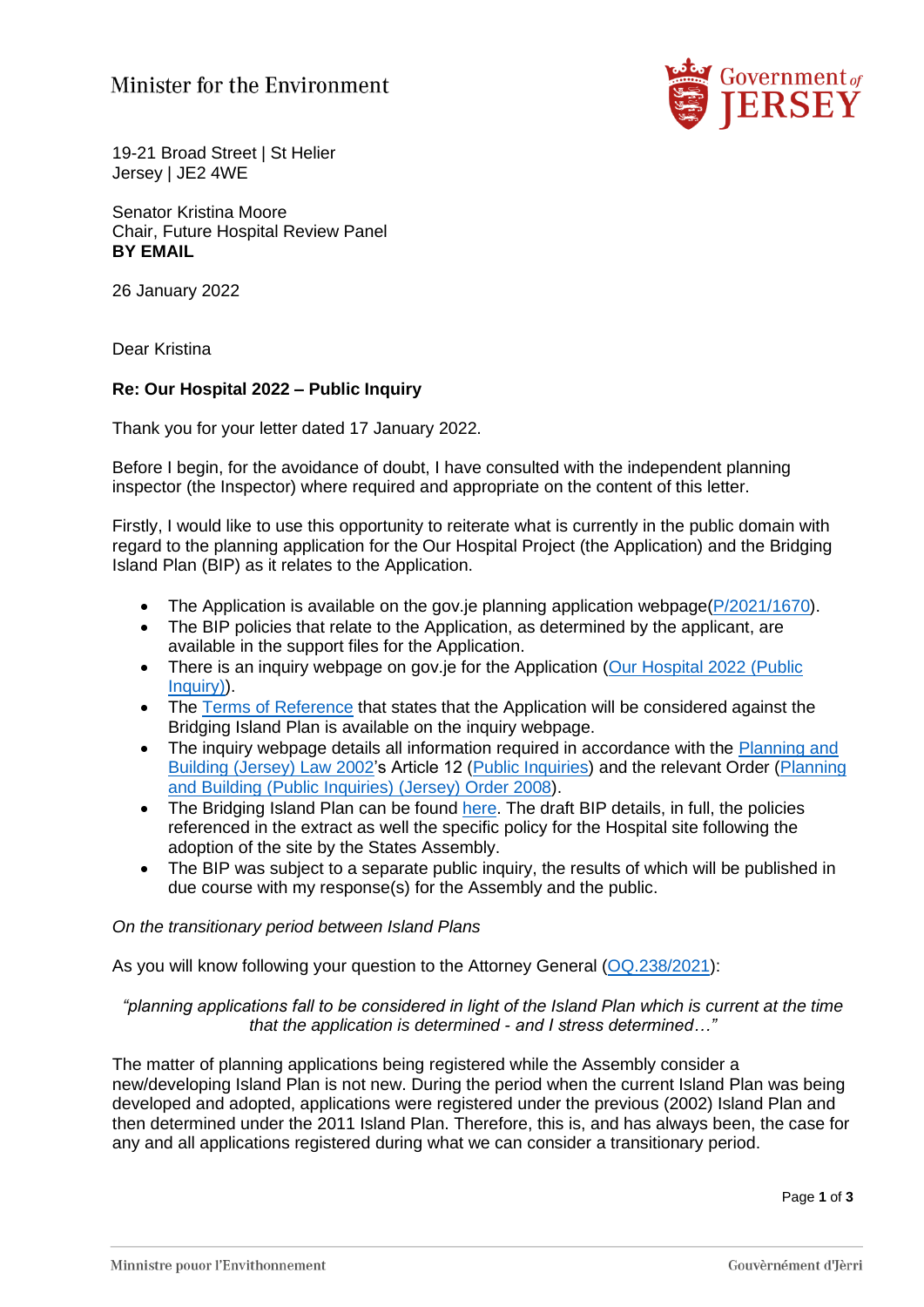# Minister for the Environment



## *On making representations during the transitionary period*

When it comes to making representations, irrespective of the policies in place, an individual can make a representation on an application. For example, an individual might comment that a proposed development might cause a great deal of harm to their privacy – but it does not matter whether that issue is assessed under the 2011 Island Plan or the BIP, because it is catered for adequately under each. Therefore, in this spirit, any representations already made, even if they reference a policy not reflected in the new plan directly, can be considered by the Inspector as part of the public inquiry. I would add, any representations already made can be amended if the person making the representation feels there is a need to do so, as long as they are within the parameters/timescales set by the Terms of Reference and the Inspector.

## *On the time between the conclusion of the BIP debate and the Public Inquiry*

The Panel are, of course, entitled to their view that, in their opinion, there is insufficient time for the Inspector to digest the adopted policies in the BIP. As part of the response to the second question in your letter (which I address in the latter part of my response), I have consulted with the independent Inspector and sought their view directly rather than adopt a position for them. I can confirm that the Inspector is satisfied that, within the current timescales, there is sufficient time for them to consider the policies adopted by the States Assembly and to prepare their report into the Application for my determination.

Turning to the questions in your letter which you asked I consider, please see my responses below.

## **1) Issuing guidance for the public on how to proceed with representations to the Planning Inspector given that these are being written under one Island Plan regime but will be evaluated under another.**

Building on comments already made, I have asked officers to update the Inquiry website so that it links those documents already in the public domain to make it explicit to any and all interested parties what policies will be considered by the Inspector as part of the Public Inquiry process. In terms of making representations generally, guidance is already available on the gov.je website [here.](https://www.gov.je/PlanningBuilding/CurrentPlanningApplications/pages/comment.aspx)

Furthermore, officers are investigating what Amendments currently, if any, will have any effect on the Application; although there are sixty-one Amendments, only a tiny number will have an impact on the deciding of the Application and so there is some certainty, even at this stage, as to the state of the BIP as it relates to the Application. However, we are mindful that there are still further rounds of Amendments by States Members to come, as well as receipt of the Inspector's report into the BIP, that may shed a different light on this point.

### **2) Implementing a short delay of a week or two to the beginning of the Public Inquiry to allow the Planning Inspector adequate time to digest the implications of the amended and adopted Bridging Island Plan following the conclusion of the debate on the proposed policy**

Having consulted with the Inspector, I can confirm that I have asked the Inspector to consider delaying the inquiry by one week and, as a result, the inquiry will now take place on 4 April to 11 April 2022.

Page **2** of **3**